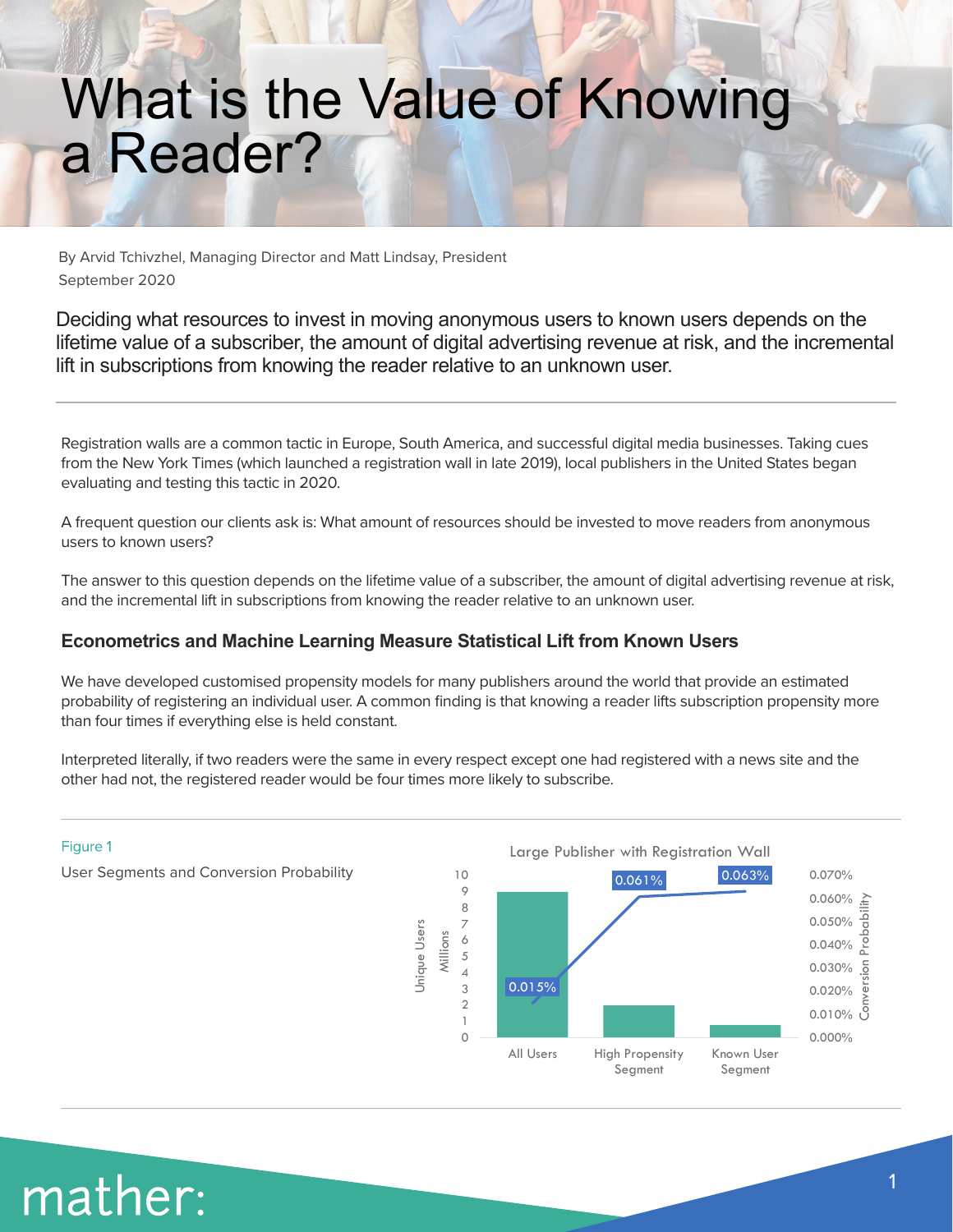# mather: insights

Machine learning models estimating propensity to subscribe will test the predictive power of many variables, typically 50 or more, to see which customer attributes and behaviours are most important to the likelihood of subscribing. These variables include engagement metrics, such as visits, pageviews, article pageviews, unique days, time on site, scroll depth, and content breadth.

The models also include location variables, device information, day part and day of the week, content preferences, paywall interactions, deviations from behavioural patterns, and ratios such as pageviews per visit.



For the publisher above, the known user status by itself explains 20% of the propensity score. Engagement metrics collectively explain about three-quarters while remaining environmental and paywall interaction variables explain less than 10% of the propensity score.

#### **Engagement and Advertising**

Readers that register with a news site indicate they care enough about the content to become part of the publisher's online community. This initial transaction enables the site to personalise the relationship with the reader and improve the user experience with suggested content and invitations to receive newsletters. We find that known readers increase their time on site and pageviews, which further increases their propensity to subscribe.

Unfortunately, we do not often observe a significant difference in advertising CPMs for known versus unknown readers. First-party data is still an elusive goal for many publishers and far too many advertisers still maximise impression quantity rather than focusing on quality.

For now, historical trends do not suggest significant incremental advertising revenue from registering a user. But with the forthcoming end of third-party cookies and a network effect of millions of known readers on publisher Web sites, perhaps the next decade will monetise known users more effectively.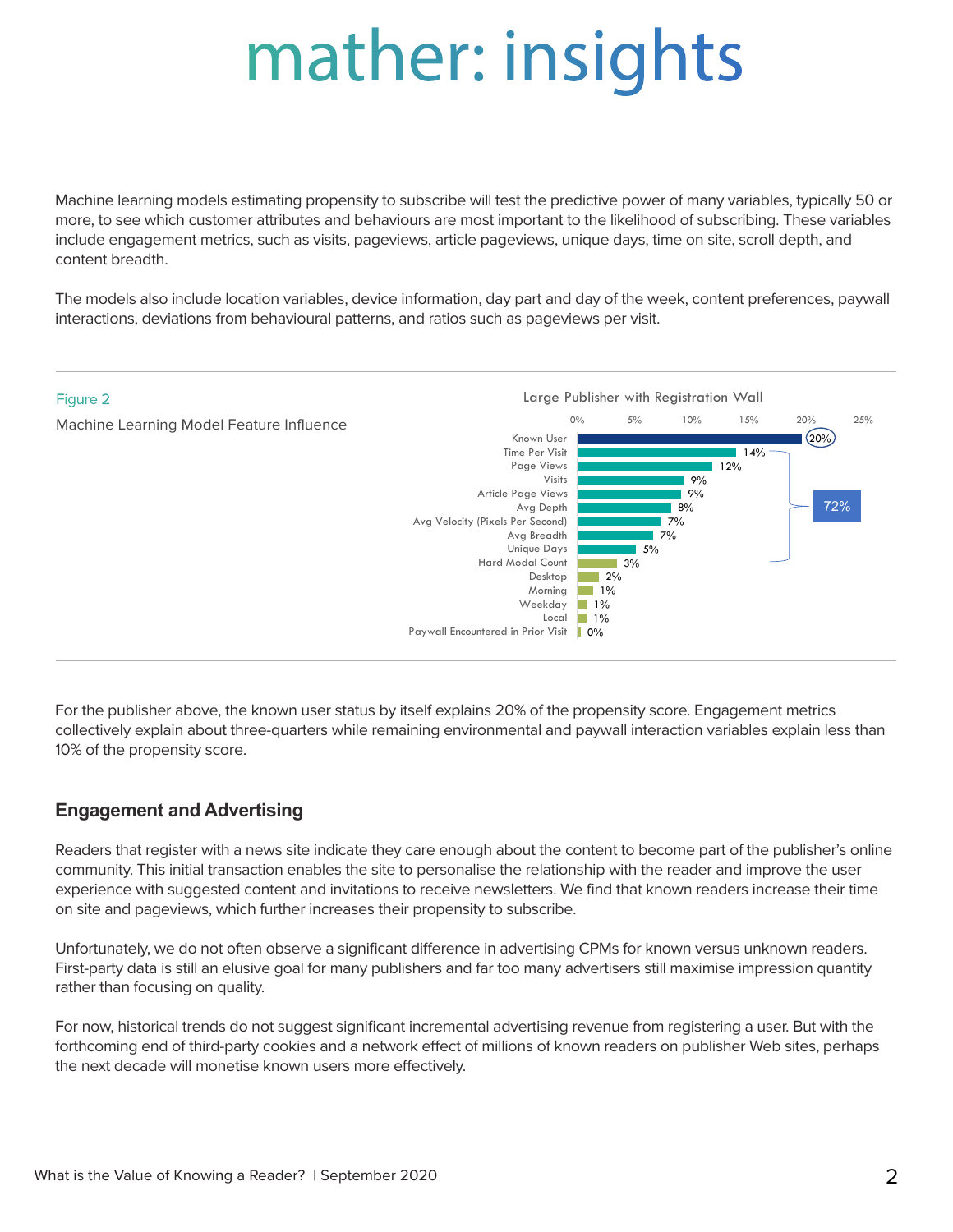

#### **Show me the Money**

Lifetime value models can range from simple calculations of subscription revenue to date and more advanced techniques using predictive modeling, net present value, and holistic digital revenue (both subscription and advertising) like ones developed by our team.

The calculated value can vary depending on many factors. However, we found in a study of one large publisher the five-year value of a digital subscriber is about US\$650.

Now, some quick math. Assuming about US\$0.01 of digital advertising revenue per page and average of two pageviews per user, the user advertising value is US\$0.02. Tracking cookie-level data reveals that 91% of users each month are "new" cookies, suggesting high volatility retaining anonymous readers.

CPM pressure and the upheaval in the ad market due to COVID-19 also adds significant risk. Considering these factors, we calculate a five-year digital advertising value of US\$0.12. Assuming a baseline conversion probability of 0.015%, we can calculate the probable five-year lifetime value as US\$0.10.

For known users, the probability is about 0.063%, which brings the probable five-year lifetime value to US\$0.41. Applying these assumptions to the example market referenced earlier, we can the aggregate lifetime value from a single month of activity.